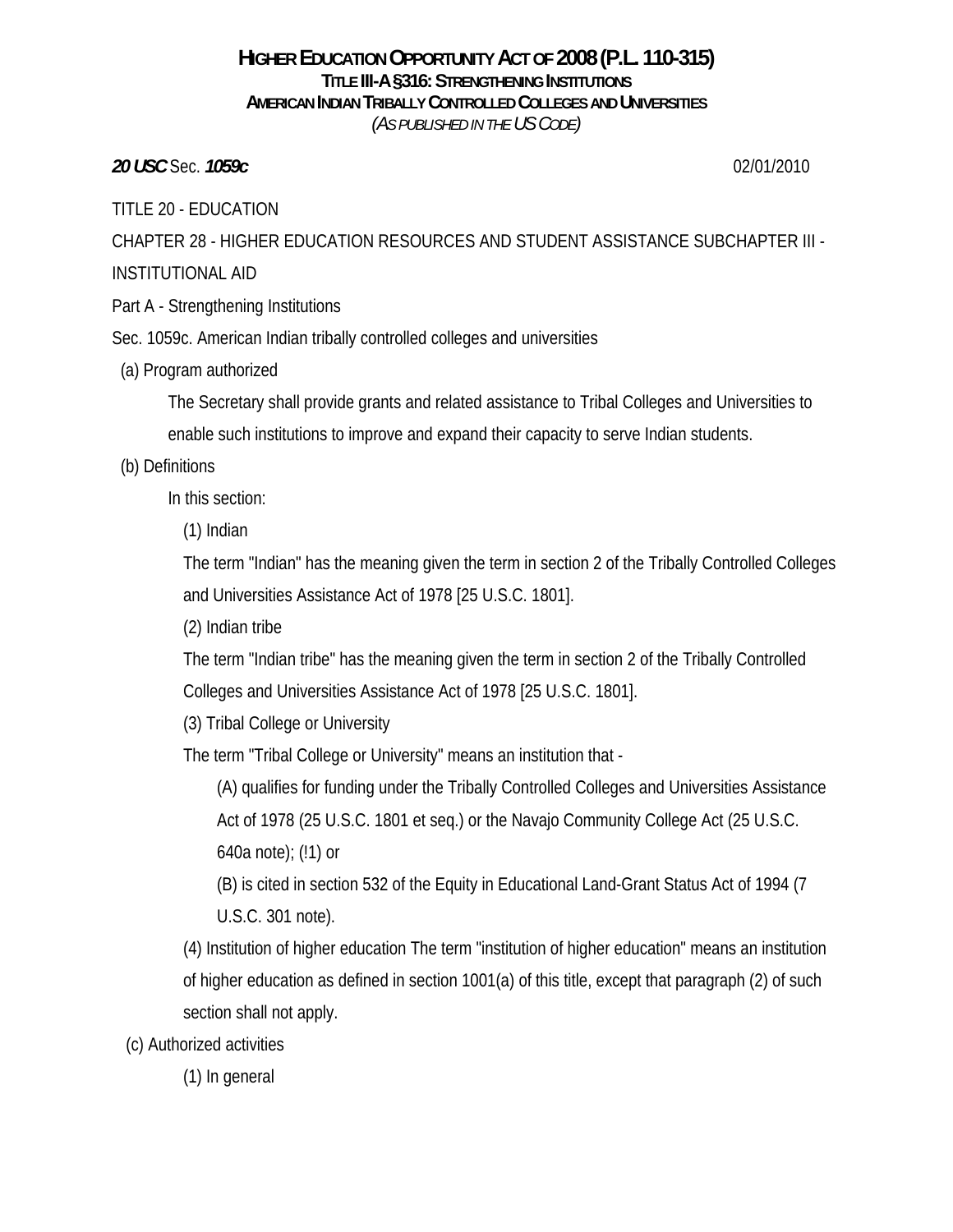Grants awarded under this section shall be used by Tribal Colleges or Universities to assist such institutions to plan, develop, undertake, and carry out activities to improve and expand such institutions' capacity to serve Indian students.

(2) Examples of authorized activities

The activities described in paragraph (1) may include –

(A) purchase, rental, or lease of scientific or laboratory equipment for educational purposes, including instructional and research purposes;

(B) construction, maintenance, renovation, and improvement in classrooms, libraries, laboratories, and other instructional facilities, including purchase or rental of telecommunications technology equipment or services, and the acquisition of real property adjacent to the campus of the institution on which to construct such facilities;

(C) support of faculty exchanges, faculty development, and faculty fellowships to assist in attaining advanced degrees in the faculty's field of instruction or in tribal governance or tribal public policy;

(D) academic instruction in disciplines in which Indians are underrepresented and instruction in tribal governance or tribal public policy;

(E) purchase of library books, periodicals, and other educational materials, including telecommunications program material;

(F) tutoring, counseling, and student service programs designed to improve academic success;

(G) education or counseling services designed to improve the financial literacy and economic literacy of students or the students' families;

(H) funds management, administrative management, and acquisition of equipment for use in strengthening funds management;

(I) joint use of facilities, such as laboratories and libraries;

(J) establishing or improving a development office to strengthen or improve contributions from alumni and the private sector;

(K) establishing or enhancing a program of teacher education designed to qualify students to teach in elementary schools or secondary schools, with a particular emphasis on teaching Indian children and youth, that shall include, as part of such program, preparation for teacher certification;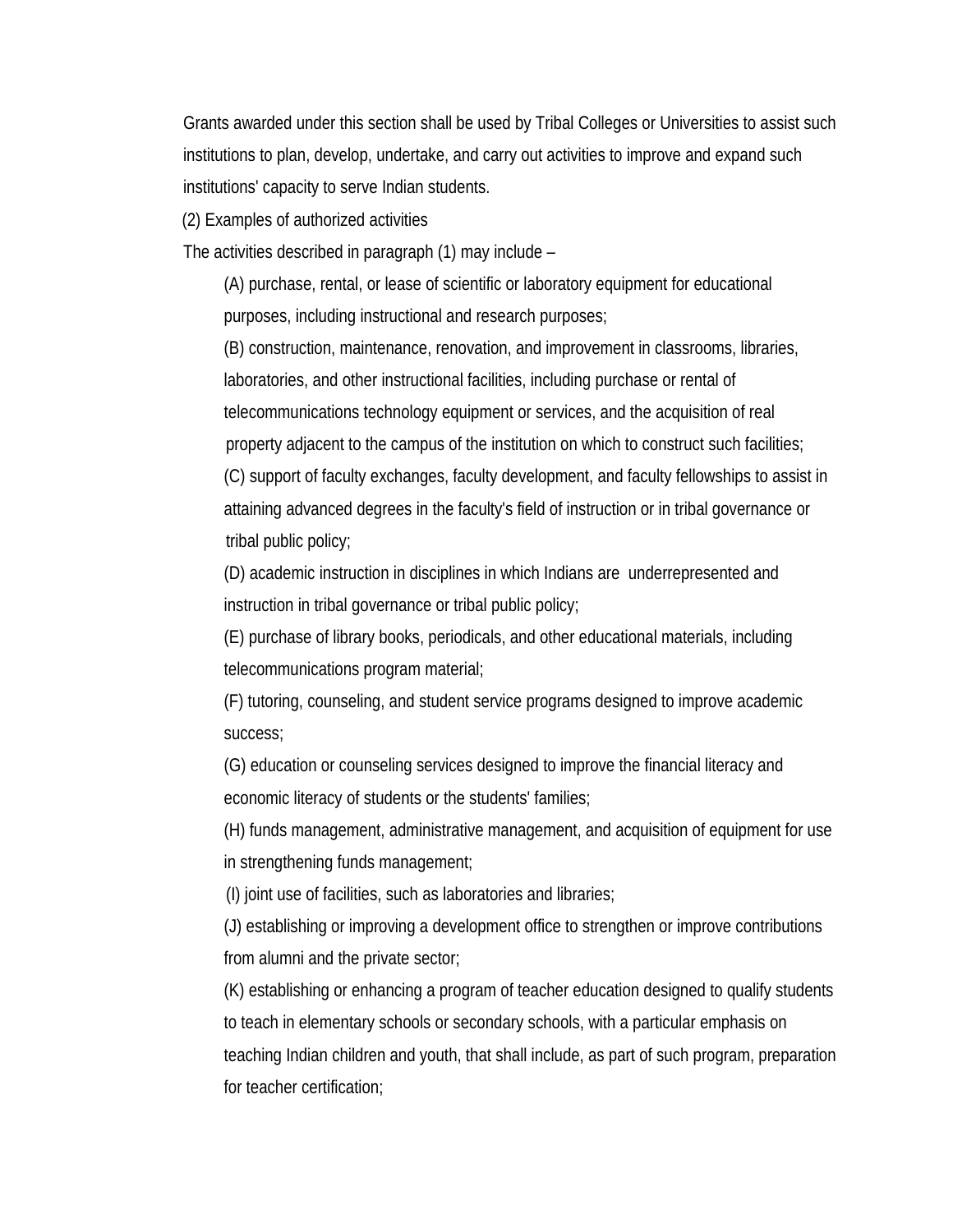(L) establishing community outreach programs that encourage Indian elementary school and secondary school students to develop the academic skills and the interest to pursue postsecondary education;

(M) developing or improving facilities for Internet use or other distance education technologies; and

(N) other activities proposed in the application submitted pursuant to subsection (d) of this section that -

(i) contribute to carrying out the activities described in subparagraphs  $(A)$  through  $(M)$ ; and

(ii) are approved by the Secretary as part of the review and acceptance of such application.

(3) Endowment fund

(A) In general

A Tribal College or University may use not more than 20 percent of the grant funds provided under this section to establish or increase an endowment fund at the institution.

(B) Matching requirement

In order to be eligible to use grant funds in accordance with subparagraph (A), the Tribal College or University shall provide matching funds, in an amount equal to the Federal funds used in accordance with subparagraph (A), for the establishment or increase of the endowment fund.

(C) Comparability

The provisions of part C of this subchapter regarding the establishment or increase of an endowment fund, that the Secretary determines are not inconsistent with this paragraph, shall apply to funds used under subparagraph (A).

(d) Application, plan, and allocation

(1) Institutional eligibility

To be eligible to receive assistance under this section, a Tribal College or University shall be an eligible institution under section 1058(b) of this title.

(2) Application

(A) In general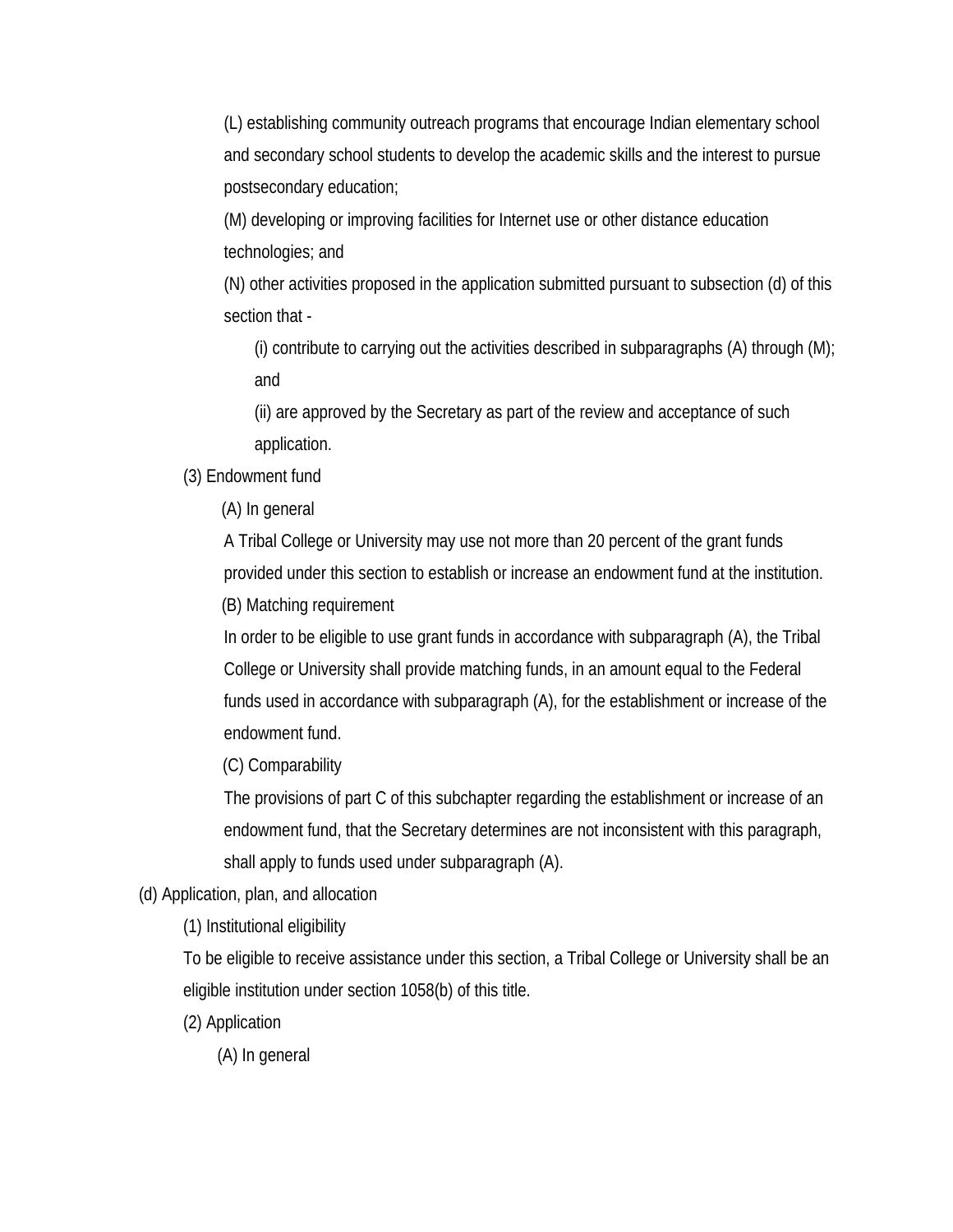A Tribal College or University desiring to receive assistance under this section shall submit an application to the Secretary at such time, in such manner, and containing such information as the Secretary may reasonably require.

(B) Streamlined process

The Secretary shall establish application requirements in such a manner as to simplify and streamline the process for applying for grants under this section.

(3) Awards and allocations to institutions

(A) Construction grants

(i) In general

Of the amount appropriated to carry out this section for any fiscal year, the Secretary may reserve 30 percent for the purpose of awarding one-year grants of not less than \$1,000,000 to address construction, maintenance, and renovation needs at eligible institutions.

(ii) Preference

 In providing grants under clause (i) for any fiscal year, the Secretary shall give preference to eligible institutions that have not received an award under this section for a previous fiscal year.

(B) Allotment of remaining funds

(i) In general

Except as provided in clause (ii), the Secretary shall distribute the remaining funds appropriated for any fiscal year to each eligible institution as follows:

(I) 60 percent of the remaining appropriated funds shall be distributed among the eligible Tribal Colleges and Universities on a pro rata basis, based on the respective Indian student counts (as defined in section 2(a) of the Tribally Controlled Colleges and Universities Assistance Act of 1978 (25 U.S.C. 1801(a)) of the Tribal Colleges and Universities.

(II) The remaining 40 percent shall be distributed in equal shares to the eligible Tribal Colleges and Universities.

(ii) Minimum grant

The amount distributed to a Tribal College or University under clause (i) shall not be less than \$500,000.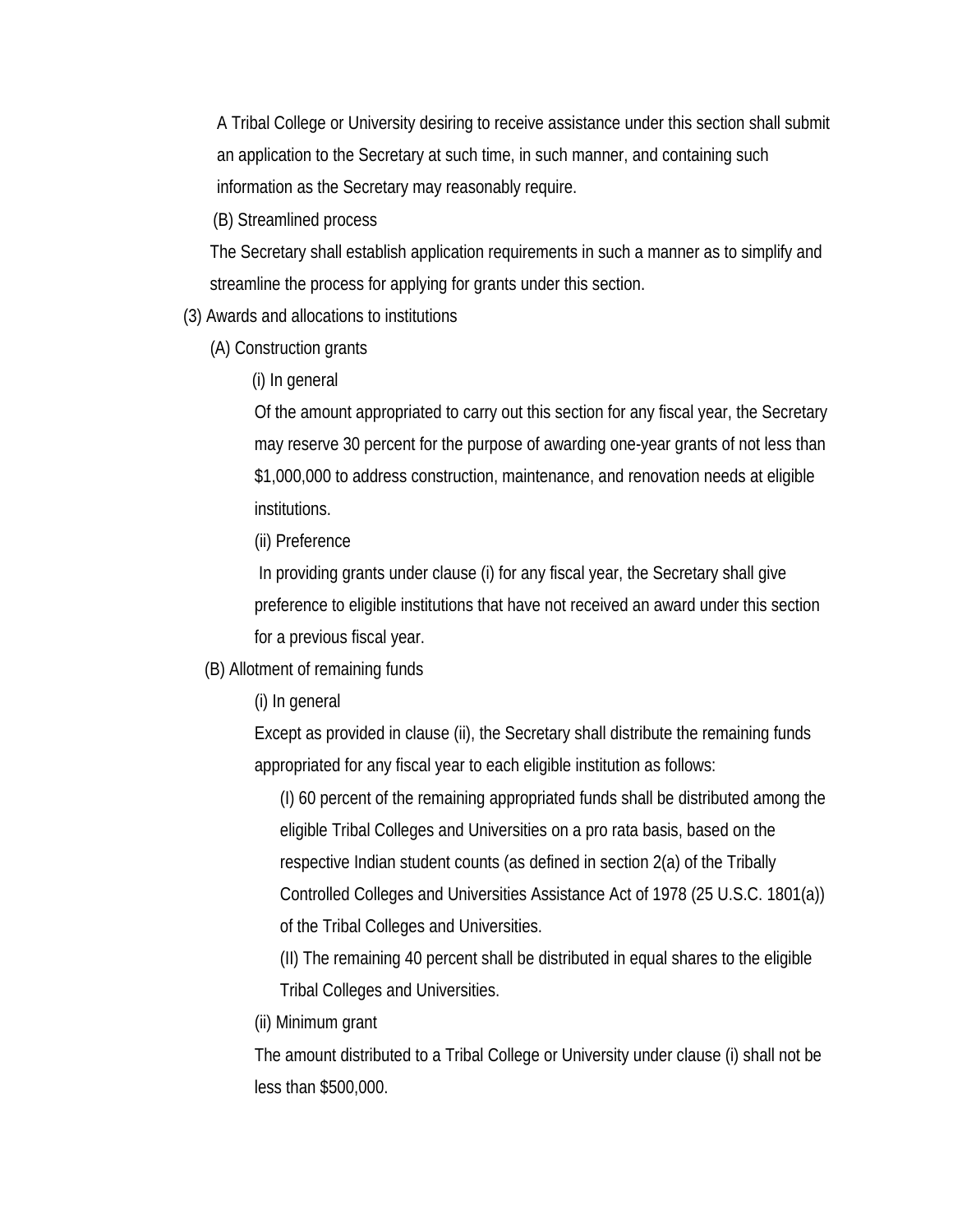(4) Special rules

(A) Concurrent funding

No Tribal College or University that receives funds under this section shall concurrently

receive funds under any other provision of this part, part B, or part A of subchapter V.

(B) Exemption

Section 1059(d) of this title shall not apply to institutions that are eligible to receive funds under this section.

# **§1068h. Authorization of appropriations**

# **(a) Authorizations**

# **(1) Part A**

 (B) There are authorized to be appropriated to carry out section 1059c of this title, \$30,000,000 for fiscal year 2009, and such sums as may be necessary for each of the five succeeding fiscal years.

(Pub. L. 89-329, title III, Sec. 316, as added Pub. L. 102-325, title III, Sec. 302(d)(1), July 23, 1992, 106 Stat. 473; amended Pub. L. 103-208, Sec. 2(a)(7), Dec. 20, 1993, 107 Stat. 2457; Pub. L. 105-244, title III, Sec. 303 (e), Oct. 7, 1998, 112 Stat. 1639; Pub. L. 106-211, Sec. 1(a), (b)(1), May 26, 2000, 114 Stat. 330; Pub. L. 110-315, title III, Sec. 303, Aug. 14, 2008, 122 Stat.3167; Pub. L. 111-39, title III, Sec. 301(1), July 1, 2009, 123 Stat. 1936.)

# REFERENCES IN TEXT

The Tribally Controlled Colleges and Universities Assistance Act of 1978, referred to in subsec. (b)(3)(A), is Pub. L. 95-471, Oct. 17, 1978, 92 Stat. 1325, which is classified principally to chapter 20 (Sec. 1801 et seq.) of Title 25, Indians. For complete classification of this Act to the Code, see Short Title note set out under section 1801 of Title 25 and Tables.

The Navajo Community College Act, referred to in subsec.(b)(3)(A), is Pub. L. 92-189, Dec. 15, 1971, 85 Stat. 646, which is classified to section 640a et seq. of Title 25, Indians. For complete classification of this Act to the Code, see Short Title note set out under section 640a of Title 25 and Tables. Section 532 of the Equity in Educational Land-Grant Status Act of 1994, referred to in subsec. (b)(3)(B), is section 532 of Pub. L. 103-382, which is set out in a note under section 301 of Title 7, Agriculture.

# AMENDMENTS

2009 - Subsec. (a). Pub. L. 111-39, Sec. 301(1)(A), substituted "Tribal" for "Indian Tribal". Subsec. (b)(1)(2). Pub. L. 111-39, Sec. 301(1)(B)(i), (ii), substituted "the Tribally Controlled Colleges and Universities Assistance Act of 1978" for "the Tribally Controlled College or University Assistance Act of 1978".

Subsec. (b)(3)(A). Pub. L. 111-39, Sec. 301(1)(B)(iii), substituted "the Navajo Community College Act" for "the Navajo Community College Assistance Act of 1978".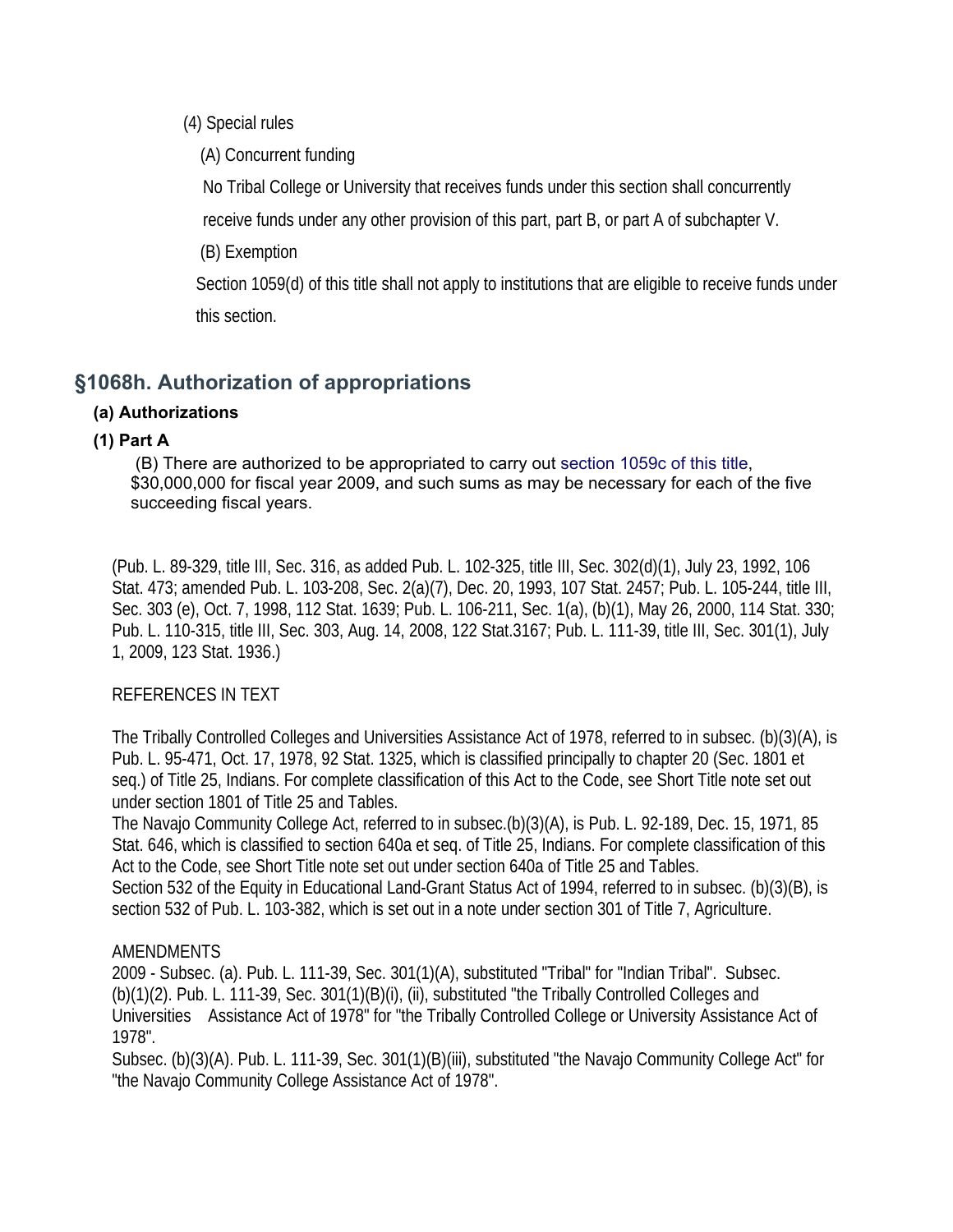2008 - Subsec. (b)(3). Pub. L. 110-315, Sec. 303(1), added par. (3) and struck out former par. (3). Prior to amendment, text read as follows: "The term 'Tribal College or University' has the meaning give the term 'tribally controlled college or university' in section 1801 of title 25, and includes an institution listed in the Equity in Educational Land Grant Status Act of 1994.

Subsec. (c)(2)(B). Pub. L. 110-315, Sec. 303(2)(A), added subpar. (B) and struck out former subpar. (B) which read as follows:

"construction, maintenance, renovation, and improvement in classrooms, libraries, laboratories, and other instructional facilities, including purchase or rental of telecommunications technology equipment or services;".

Subsec. (c)(2)(C). Pub. L. 110-315, Sec. 303(2)(B), inserted "or in tribal governance or tribal public policy" before semicolon at end.

Subsec. (c)(2)(D). Pub. L. 110-315, Sec. 303(2)(C), inserted "and instruction in tribal governance or tribal public policy" before semicolon at end.

Subsec. (c)(2)(G) to (N). Pub. L. 110-315, Sec. 303(2)(D)-(H), added subpars. (G) and (M), redesignated former subpars. (G), (H), (I), (J), (K), and (L) as subpars. (H), (I), (J), (K), (L), and (N), respectively, and in subpar. (N)(i) substituted "subparagraphs (A) through (M)" for "subparagraphs (A) through (K)".

Subsec. (d). Pub. L. 110-315, Sec. 303(3), added subsec. (d) and struck out former subsec. (d) which related to the application process for assistance under this section.

2000 - Subsec. (d)(2). Pub. L. 106-211, Sec. 1(a), inserted after first sentence "The Secretary shall, to the extent possible, prescribe a simplified and streamlined format for such applications that takes into account the limited number of institutions that are eligible for assistance under this section."

Subsec. (d)(3). Pub. L. 106-211, Sec. 1(b)(1), added par. (3) and struck out heading and text of former par. (3). Text read as follows: "For the purposes of this part, no Tribal College or University that is eligible for and receives funds under this section may concurrently receive other funds under this part or part B of this subchapter."

1998 - Pub. L. 105-244 amended section catchline and text generally. Prior to amendment, text consisted of subsecs. (a) to (e) authorizing grants and related assistance to Hispanic-serving institutions to enable such institutions to improve and expand their capacity to serve Hispanic and other low-income students. 1993 - Subsec. (c). Pub. L. 103-208 substituted "(2) Examples of authorized activities. - Such programs may include - " for "Such programs may include - ".

# EFFECTIVE DATE OF 2009 AMENDMENT

Amendment by Pub. L. 111-39 effective as if enacted on the date of enactment of Pub. L. 110-315 (Aug. 14, 2008), see section 3 of Pub. L. 111-39, set out as a note under section 1001 of this title.

EFFECTIVE DATE OF 2000 AMENDMENT

Pub. L. 106-211, Sec. 1(c), May 26, 2000, 114 Stat. 331, provided that: "The amendments made by this Act [amending this section and section 1059d of this title] shall be effective on the date of the enactment of this Act [May 26, 2000]."

EFFECTIVE DATE OF 1998 AMENDMENT

Amendment by Pub. L. 105-244 effective Oct. 1, 1998, except as otherwise provided in Pub. L. 105-244, see section 3 of Pub. L. 105-244, set out as a note under section 1001 of this title.

# EFFECTIVE DATE OF 1993 AMENDMENT

Amendment by Pub. L. 103-208 effective as if included in the Higher Education Amendments of 1992, Pub. L. 102-325, except as otherwise provided, see section 5(a) of Pub. L. 103-208, set out as a note under section 1051 of this title.

EFFECTIVE DATE